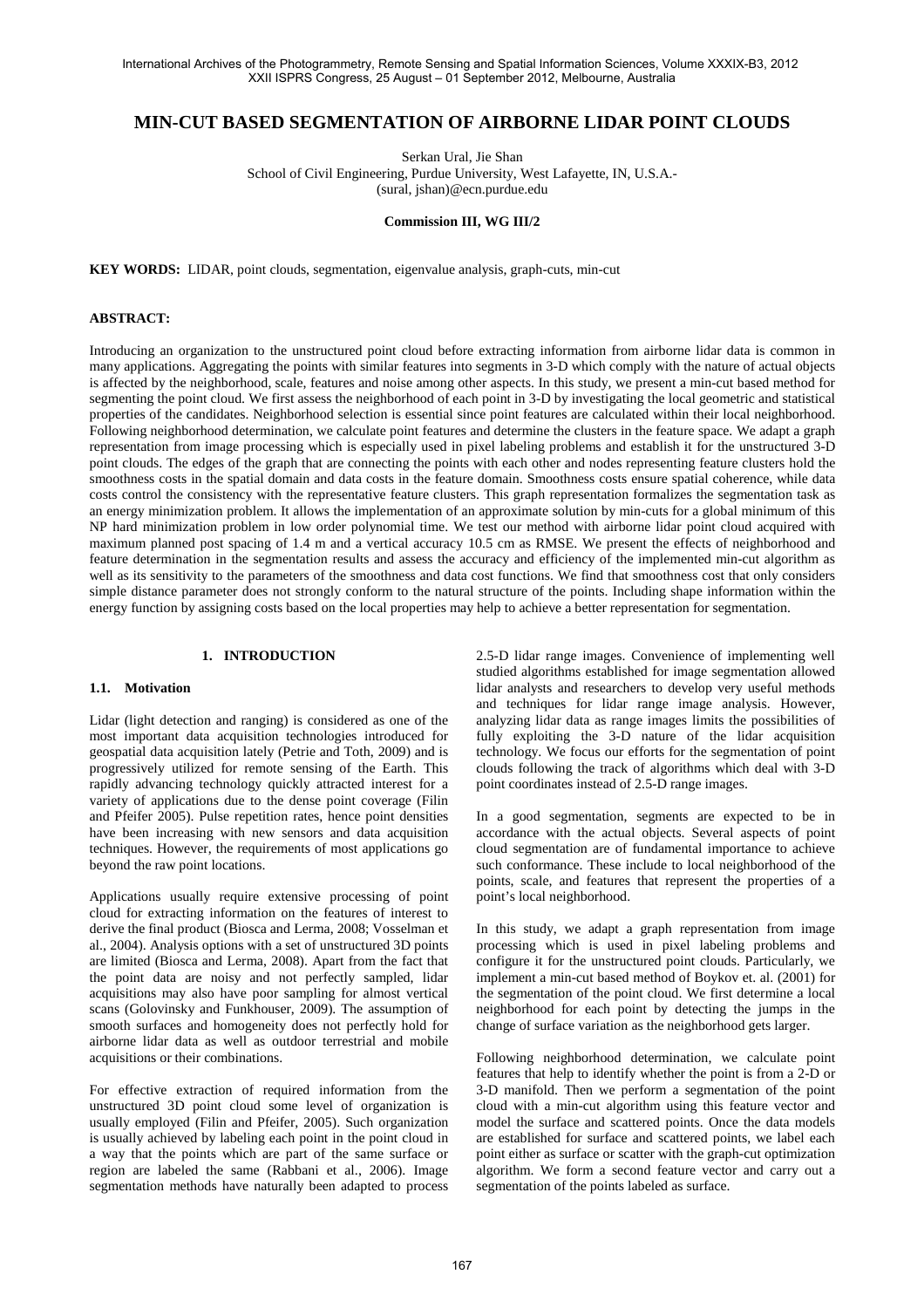## **1.2. Related work**

Numerous algorithms have been developed over the years for the segmentation of lidar point clouds; employing both range images and unstructured point clouds. Vosselman and Dijkman (2001) use Hough transform to extract planar points and then perform merging and expanding operation to obtain planar roof faces. Alharthy and Bethel (2004) perform least squares moving surface analysis along with with region growing segmentation to extract building faces. Kim and Shan (2011) employ a multiphase level set approach to building roof segmentation and modeling. Dorninger and Nothegger (2007) cluster the features which define the local regression planes of the points and implement a region growing segmentation. Sampath and Shan (2010) analyze the eigenvalues in the voronoi neighborhood of the roof points and cluster the surface normals for segmentation. Filin and Pfeifer, (2006) also use feature clustering on 3D lidar point clouds with slope adaptive neighborhood. Biosca and Lerma, (2008) present an unsupervised fuzzy clustering based segmentation approach for TLS point clouds. Douillard et. al., (2011) investigate several methods considering data density, ground filtering, and clustering techniques for the segmentation of 3-D point clouds employing graph clustering. Golovinskiy and Funhouser, (2009) perform a min-cut based method for a foregroundbackground segmentation of objects in the point clouds. Regarding the determination of the support regions of the points Lalonde et. al. (2005) and Pauly et. al. (2003) investigate the scale factor. Regarding the connection between point segmentation and classification, Belton and Lichti (2006) outline a method for point classification by using the variance of the curvature in the local neighborhood of the points followed by a region growing segmentation on terrestrial laser scanning (TLS) point clouds. Lim and Suter, (2007) propose a method employing conditional random fields (CRF) for the classification of 3-D point clouds that are adaptively reduced by omitting geometrically similar features. Niemeyer et. al. (2008) also employ CRF for the supervised classification of lidar point clouds. Carlberg et. al. (2009) present a multi-category classification of point clouds using 3-D shape analysis and region growing.

Our study follows the algorithms which utilize a feature vector to represent the properties of the point neighborhood for labeling the point cloud. We first label the points that are from a surface (e.g. roof tops, ground, etc.) or 3-D manifold scatter (e.g. trees) by optimizing the graph which represents the energy function constructed for the classification problem. Then we label the points that are from surfaces with different properties using a second graph which represents an energy function for the segmentation problem.

## **2. LOCAL NEIGHBORHOOD**

## **2.1. Local neighborhood of a point**

Although there are various definitions for the neighborhood of an image pixel, it is intuitive to define its neighborhood due to the inherent structure. On the other hand, defining the neighborhood of a point in an unstructured point cloud is not straightforward. Quality of the features that represent certain properties of the point is dependent on the local neighborhood of the point. For example, a very commonly used feature, the normal vector of the point can be reliably estimated if its valid neighbors may be identified. Too many or too few points may affect the normal vector estimation either by degrading the

local characteristic or by not representing the local geometry (OuYang and Feng, 2005). Hence, determining an accurate local neighborhood of the point representative of their geometry is of significance. Filin and Pfeifer (2005) provide a thorough explanation of the properties of neighborhood systems in airborne lidar data. Neighborhood of a lidar point may be defined with a Delaunay triangulation which is the dual of the Voronoi tessellation of the points. This representation is widely used in computer vision for mesh generation. Neighborhood of a point is also commonly defined by its k nearest neighbors, or points within a volume defined by a sphere or a cylinder centered at the point. One should note that the selection of the parameters for defining the neighborhood of a point (e.g. radius of the sphere, number of closest points) is closely related to the scale. These parameters are most of the times not optimally chosen.

## **2.2. Local neighborhood determination**

Different approaches exist to determine the local neighborhood of each point. Some of them are combinatorial algorithms like the Delaunay ball algorithm of Dey and Goswami (2004). There are also numerical approaches to estimate the optimal neighborhood like the iterative method of Mitra and Nguyen (2003). For airborne lidar point clouds, Filin and Pfeifer (2005) propose slope adaptive neighborhood definition. Lalonde et. al. (2005) investigate Mitra and Nguyen's (2003) scale selection algorithm applied to data from different sensors. Lim and Suter (2007) also implement the same approach to determine the support region of the points from a TLS for CRF classification. Pauly et. al. (2003) determine the size of the local neighborhood by looking for jumps in the surface variation as the neighborhood size increases. In their recent study, Demantke et. al. (2011) propose a method to find the optimal neighborhood of each point.

The eigenvalues of the covariance matrix of a point's neighborhood have been employed in various studies as means to determine the geometric properties and structure of the local neighborhood (Gumhold et. al., 2001; Pauly et. al., 2003; West et. al., 2004; Lalonde et. al.,2005; Lim and Suter, 2007; Carlberg et. al., 2009; Niemeyer et. al., 2008, Demantke et. al., 2011). We follow the method in Pauly et. al. (2003) while determining the neighborhood of each point for feature calculation. We start with a minimum number of nearest neighbors for each point and calculate the covariance matrix C of the neighborhood. Let  $\mathcal{N}_p$  be the neighborhood of point p which consists of a set of *k* points  $p_i$  ( $i = 1, ..., k$ ) with the centroid  $\bar{p}$ . The covariance matrix C is calculated as

$$
C = \frac{1}{k} \sum_{i=1}^{k} (p_i - \bar{p})(p_i - \bar{p})^T
$$
 (1)

Pauly et. al. (2003) introduce surface variation as

$$
\sigma_{n(p)=\lambda_3}/(\lambda_1 + \lambda_2 + \lambda_3)
$$
 (2)

where  $\lambda_3 \leq \lambda_2 \leq \lambda_1$  are the eigenvalues of the covariance matrix C.

We observe the change in the surface variation and detect the jumps as the number of neighbors increase. Figure 1 shows the change of surface variation with the increase in the number of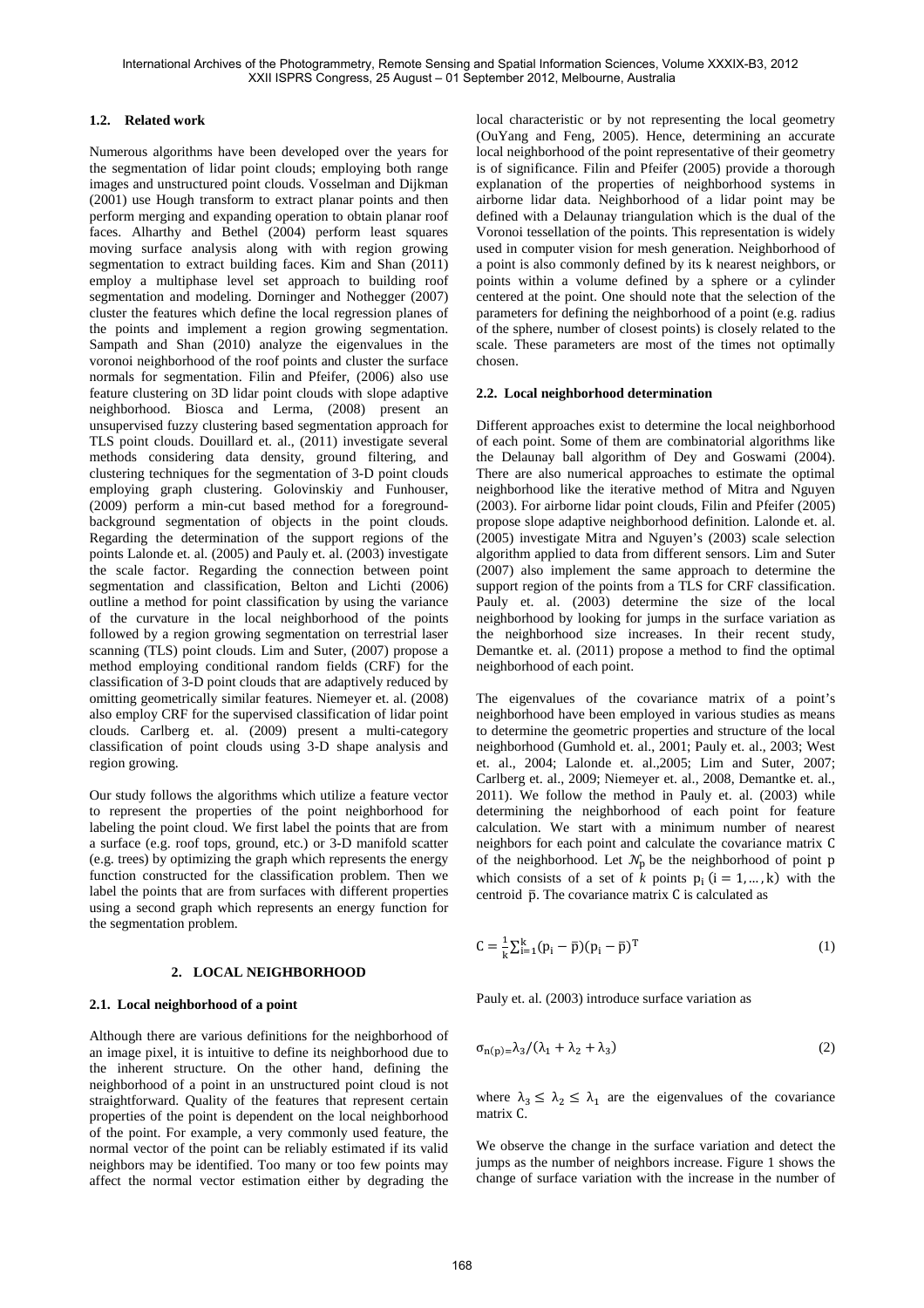nearest neighbors for a sample point. The neighborhood is fixed to the number of nearest neighbors just before the jump in surface variation occurs.



Figure 1. Change of surface variation with neighborhood size

## **3. POINT LABELING**

#### **3.1. Segmentation as a labeling problem**

Segmentation may be considered as a labeling problem. The labeling problem is concerned with assigning a label from a set  $\mathcal L$  of labels to each of the sites in a set  $\mathcal S$  of sites. The goal is to find a labeling  $f = \{f_1, ..., f_m\}$  by assigning each site in S a label from the label set  $L$  which minimizes an objective function  $E(f)$  (Delong et. al., 2010).

The objective function maps a solution to a measure of quality by means of goodness or cost (Li, 2009). When the segmentation is considered as such an optimization problem, identifying the lowest cost for a discrete labeling f gives the optimum segmentation based on the objective function that formulates the criteria for a good labeling. A natural representation of such labeling problems is with an energy function having two terms (Szeliski et. al., 2008). A common structure used for the energy function to solve this type of problems can be typically written as

$$
E(f) = E_{data}(f) + E_{prior}(f)
$$
\n(3)

where

$$
E_{\text{data}}(f) = \sum_{i} D(f_i), \ E_{\text{prior}}(f) = \sum_{i,j} V_{i,j}(f_i, f_j)
$$
(4)

The first term of the function penalizes for inconsistency with the data while the second term ensures that the labels  $f_i$  and  $f_j$ are compatible. Data term is the sum of data costs measuring how well the labeling fits the site given the observations.  $E_{prior}$ is also commonly referred to as the smoothness energy. (Boykov et. al., 2001). Smoothness may be dependent on the specific pair of neighbors as well as the particular labels assigned to them (Veksler, 1999).

## **3.2. Graph-cuts**

Most of the time, energy functions of the above form have many local minima. There is no algorithm that can find the global minimum of an arbitrary energy function without the exhaustive enumeration of the search space. Finding the global minimum of an arbitrary energy function is intractable (Felzenswalb and Zabih, 2011; Veksler, 1999). Graph cuts,

which may be geometrically interpreted as a hypersurface on N-D space, work as a powerful energy minimization tool for a class of energy functions and they are used as an optimization method in many vision problems based on global energy formulations (Boykov and Veksler, 2006). Graph-cut based methods gained popularity in pixel labeling problems in images and helped increasing the computational efficiency of solutions based on energy minimization framework for such problems. Before graph-cuts and similarly effective loopy belief propagation (LBP) algorithms, elegant and powerful representation of labeling problem in terms of energy minimization was limited by computational inefficiency (Szeliski et al., 2008).

A graph  $G = \langle V(G), \mathcal{E}(g), \iota_G(.) \rangle$  is a pair of sets  $V(G)$  and  $\mathcal{E}(g)$ and an incidence relation  $\iota$ <sub>G</sub>(.) that maps pairs of elements of  $V(G)$ , to elements of  $\mathcal{E}(g)$ . The elements of  $V(G)$  are called vertices or nodes, and the elements of  $\mathcal{E}(g)$  are called the edges of the graph G (Kropatsch et. al., 2007). Considering two special nodes, source (s) and sink (t) on a directed graph, the "minimum-cut problem" is to find a cut with minimum cost on the graph that will separate the graph into two subsets such that s is in one subset and t is in the other subset (Figure 2). The cost of a cut is the sum of all the weights of the graph edges with one node in one subset, and the other node in the other subset. Ford and Fulkerson (1962) show that considering the edge weights as capacities, finding the "maximum flow" from s to t on the same graph is equivalent to finding the "minimum cut" since a maximum flow will saturate a set of edges which will separate the graph into two disjoint parts.



Figure 2. Minimum-cut on a graph (reproduced from Boykov and Veksler, 2006)

There are numerous algorithms for solving low-level vision problems that find minimum cuts on an appropriately defined graph. Each of these algorithms has specific requirements and conditions regarding the types of energy functions they can minimize or the number of labels they can handle simultaneously. Some algorithms compute optimal solutions under certain conditions.

In this study, we adapt the fast approximate energy minimization algorithm introduced by Boykov et. al. (2001) via graph cuts and employ it for the labeling of point clouds. Their method finds a local minimum with respect to very large moves they define as  $\alpha$ -expansion and  $\alpha$ - $\beta$ -swap which allow a large number of sites to change their labels simultaneously in contrast to standard moves which allow to change the label of one site at a time. They prove that the local minimum they find using  $\alpha$ -expansion is within a known factor of the global minimum.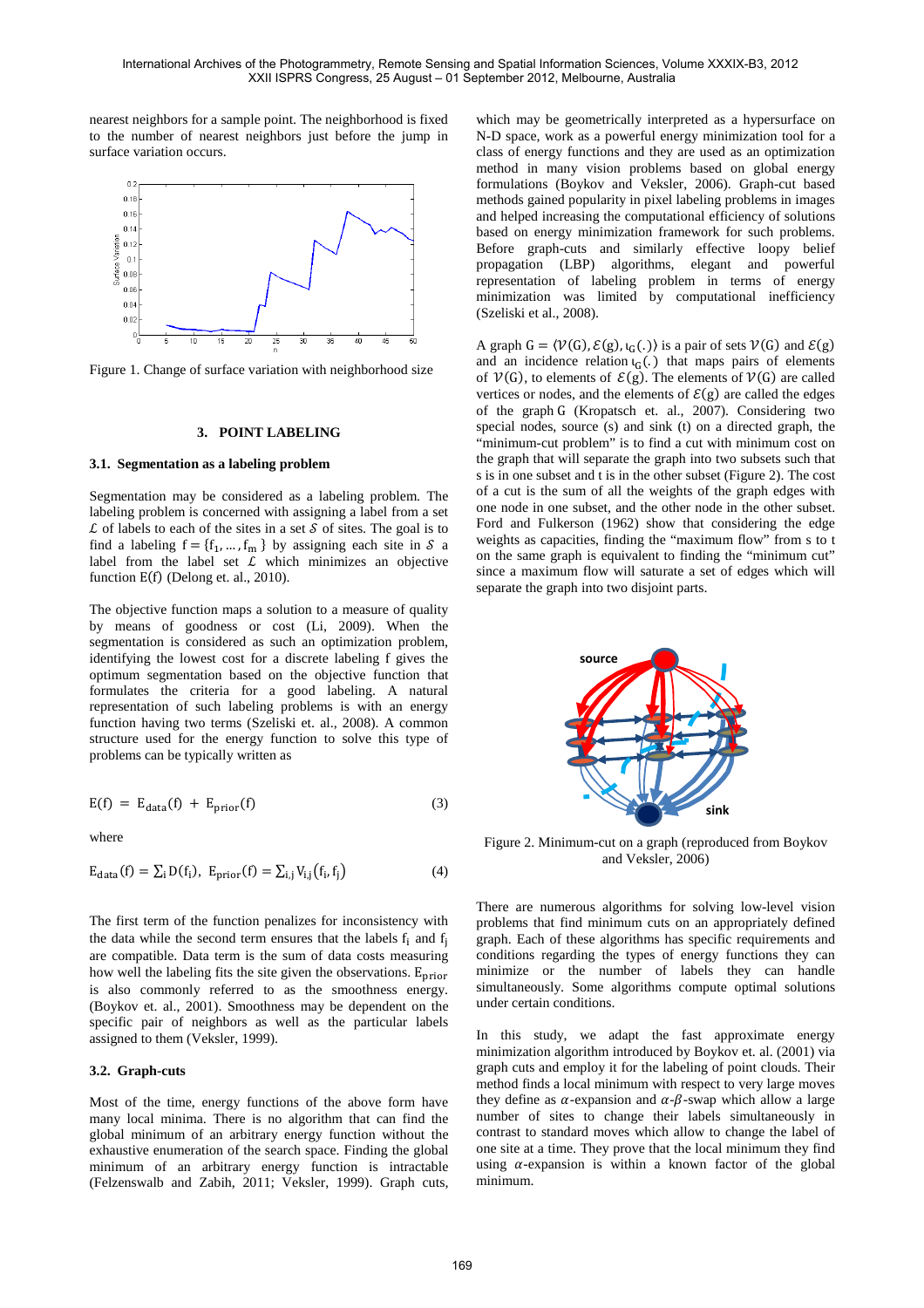## **4. CASE STUDY**

## **4.1. Data**

The dataset we have used to test the algorithms is the lidar point cloud of Bloomington, IN, U.S.A, obtained from the Indiana Spatial Data Portal. It is provided by Monroe County from topographic survey flights by MJ Harden on April 11-12, 2010 with an Optech Gemini system. The maximum planned post spacing on the ground is 1.4 m for unobscured areas. Reported vertical accuracy based on the accuracy assessment carried out is 0.347 ft/10.58 cm. The point cloud is provided in LAS 1.2 format. The point coordinates are in NAD 1983 HARN horizontal datum and NAVD 88 vertical datum projected on the Indiana West State Plane Coordinate System. The average point density that we have calculated from the subset of the data is  $1.4 \text{ pts/m}^2$ . Figure 3 shows the study area.



Figure 3. Orthophoto (left) and height colored lidar point cloud (right) of the study area.

## **4.2. Point features**

There are numerous feature definitions in the literature that are proposed to represent various local properties of points. Similar to surface variation, several other features are defined as a function of the eigenvalues of the covariance matrix of the point neighborhood. From these, we select to use the structure tensor planarity (S.T.P) and structure tensor anisotropy (S.T.A) features (West et. al., 2004) to identify "surface" and "scatter" points. They are defined as

$$
S.T.P. = (\lambda_2 - \lambda_3) / \lambda_1, S.T.A. = (\lambda_1 - \lambda_3) / \lambda_1
$$
 (5)  
where  $\lambda_3 \le \lambda_2 \le \lambda_1$ .

# **4.3. Graph construction**

Adapting Boykov et. al.'s (2001) min-cut optimization algorithm, we establish our graph model as follows. Each point in the point cloud is considered as a node in the graph. The edges between the nodes are defined such that each node is connected to its 3-D voronoi neighbors with an edge. We use an edge length threshold calculated as the Euclidean 3-D distance between the two points of the edge in order to avoid very long edges and reduce the number of unnecessary edges on the graph. All points are also connected to the nodes representing labels. For each point, costs for assigning each label to that point are calculated and set as the weights for the edges that connect the points to the label nodes. These weights correspond to the data cost term of the energy function and will be summed at each candidate labeling configuration. The edges that connect points with each other are also assigned weights representing the smoothness term of the energy function. We

use two different data cost functions for two labeling tasks. The first one is for the labeling of points based on their proximity to the clusters in the feature space. It is calculated for point p as

$$
D_{p_{f_i}} = \|\mu_i - x_p\| \tag{6}
$$

where  $\mu_i$  is the label mean and  $x_p$  is the feature vector.

In order to calculate the data costs this way, one needs to know how the data are distributed in the feature space. In a similar way to Dai and Zhang's (2006) clustering approach for image segmentation, we perform watershed segmentation in the feature domain to empirically determine how the data are clustered. For a feature vector with N dimensions, we generate a grid space in the feature domain and calculate a histogram with the counts of data points falling within each bin. Then we perform watershed segmentation on the complement of the histogram to obtain the clusters in the feature space. We take the clusters obtained by the watershed segmentation and calculate label means from these clusters. Due to the nature of the watershed segmentation, data points that fall on the boundaries of the watersheds are left unlabeled. These data points are not considered while calculating the label means. Once the label means are determined, the data costs are calculated and the points in the point cloud are optimally assigned labels with the graph cut optimization algorithm.

The second cost function is used for labeling points with respect to their likelihood of being from a given distribution. After segmenting the points, we use the histograms of the feature values of the segments representative of their classes (i.e. "scatter" and "surface") to calculate the data costs of assigning a point to each label as negative log likelihoods. Our feature vector consists of S.T.P. and S.T.A point features for this purpose. Data costs are calculated as

$$
D_{p_{scatter}} = -\ln \Pr(x_p | scatter)
$$
\n(7)

$$
D_{p_{\text{surface}}} = -\ln \Pr(x_p|\text{surface}) \tag{8}
$$

Smoothness energy is calculated as

$$
V_{i,j}(f_i, f_j) = e^{(-\frac{||x_p - x_q||}{2\sigma^2})} \cdot \frac{1}{d(p,q)}
$$
(9)

where  $d(p, q)$  is the Euclidean distance between point p and q in the spatial domain.

Smoothness cost is to be interpreted as a penalty for discontinuity between two neighboring sites. If the labeling of two neighbors is different (discontinuity), this type of smoothness cost assigns a large penalty/cost to the edge if the features of two nodes are close to each other (determined by the parameter σ). This means that labeling of these two nodes will tend to be the same since it will cost more to label these nodes differently which will increase the total energy. On the other hand, if the two nodes are far from each other in the feature space, then the smoothness function will assign a small penalty to this edge allowing the two nodes to be labeled different than each other since such labeling will contribute to a lower energy. Once we construct the graph with all data and smoothness costs, we use the software library implementation provided by Veksler and Delong (http://vision.csd.uwo.ca/code/) based on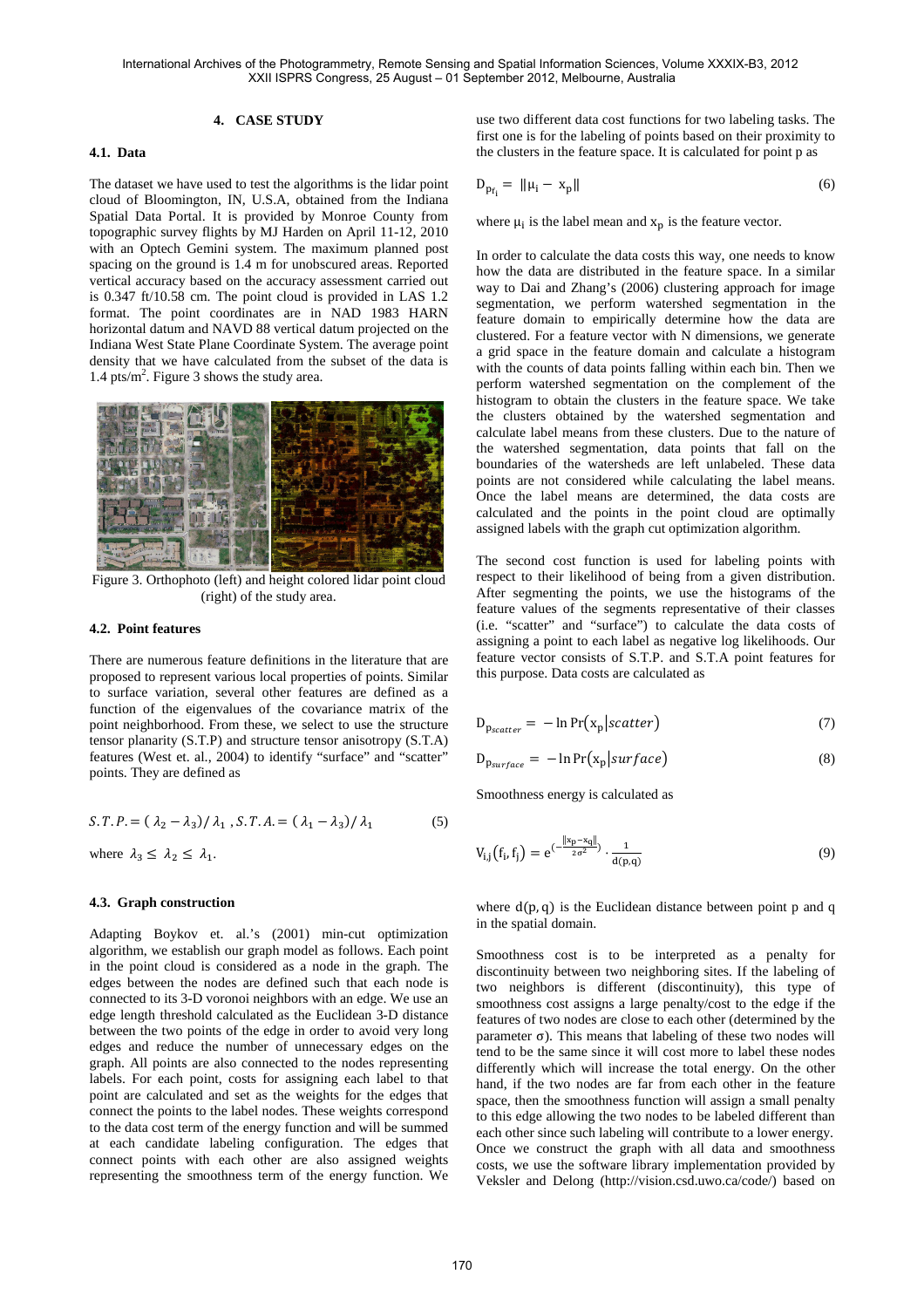the algorithms in Boykov et. al. (2001), Kolmogorov and Zabih (2004), and Boykov and Kolmogorov (2004) to perform the graph cut optimization.

## **5. RESULTS AND DISCUSSION**

We run the algorithm first for determining the "scatter" and "surface" points as described in the previous section. We set the smoothness cost parameter as  $\sigma = 0.8$ . We also apply weights to the data cost and smoothness cost terms to control the relative importance of conformance with the data and spatial coherence. We set  $E_{data}(f) = 1$  and  $E_{prior}(f) = 2$ . Figure 4 shows part of the study area with points labeled as "scatter" or "surface".



Figure 4. Points color labeled as "scatter" (green) or "surface" (black) points.

Two issues may be observed regarding the effectiveness of the method. The first issue is due to small groups of points which appear to be not from a surface but being labeled as a surface point. This is mostly due to the size of the object not being large enough for identification. Second issue is related to the points that are on the ground being labeled as scatter points. This case mostly happens when those points are the lower parts of areas where there are scattered points.

After labeling points as surface and scatter, we establish a second feature vector and graph in order to segment the surface points. The first three elements of the feature vector are the components of the unit surface normal vector which is the eigenvector corresponding to the smallest eigenvalue of the covariance matrix. The last element is the surface normal variation within the point neighborhood which is the variance of the angle  $\theta$  between the normal vector and the vertical.

$$
\theta = \arccos(n \cdot [0 \ 1 \ 0]) \tag{10}
$$

We set the number of bins to calculate the histogram for the watershed segmentation as 20 for each dimension of the feature vector. This parameter is of importance since it determines the initial clusters in the feature space. An over-segmentation is optimized by the graph cut algorithm. However, the algorithm doesn't have the flexibility to compensate for undersegmentation as it is the case in a split and merge type of algorithm. We set the smoothness cost parameter as  $\sigma = 0.6$ , and the weights determining the relative importance of the smoothness and data costs as  $E_{data}(f) = 4$  and  $E_{prior}(f) = 1$ . Figure 5 shows segmented surface points in part of the study area.

## **6. CONCLUSION**

In this study, we have established a methodology based on the graph representation of point labeling problem. We have formulated two major labeling tasks defined as an optimization

problem on graphs and employed an efficient graph cut algorithm resulting with the determination of the structure of 3- D lidar point cloud. First, we have identified the local neighborhood for each point and using the cues acquired from point neighborhood we were able to identify them as "surface" or "scatter" points. After obtaining the "surface" points, we have labeled them using a different set of features resulting in a segmentation of the surface points. Performing either of these two tasks within this framework requires prior knowledge on the structure of the feature space. Determining the distribution of the feature space for the classification problem requires some effort of collecting representative samples on the user side. However, one should note that the distribution of the features for surface and scatter points may be predicted as well.

We believe that this framework may provide better results in case the terms related to the shapes of objects like, corners, ridges, boundaries, etc. are also included in the energy function. We plan to include energy terms representing shapes and higher levels of relationships between the points within this framework in the future.



Figure 5. Color-coded point segments in part of the study area

## **REFERENCES**

Alharthy, A. & Bethel, J., 2004. Detailed building reconstruction from airborne laser data using a moving surface method. In: *The Int Arch Photogram, Rem Sens Spatial Inform Sci*, Vol XXXV, Part B3, pp.213-218.

Belton, D. & Lichti, D.D., 2006. Classification and segmentation of terrestrial laserscanner point clouds using local variance information. In: *The Int Arch Photogram, Rem Sens Spatial Inform Sci*, Vol XXXVI, Part 5, pp.44-49.

Biosca, J. & Lerma, J., 2008. Unsupervised robust planar segmentation of terrestrial laser scanner point clouds based on fuzzy clustering methods. ISPRS J Photogramm, 63(1), pp.84- 98.

Boykov, Y. & Kolmogorov, V., 2004. An experimental comparison of min-cut/max-flow algorithms for energy minimization in vision. IEEE transactions on pattern analysis and machine intelligence, 26(9), pp.1124-37.

Boykov, Y. & Veksler, O., 2006. Graph Cuts in Vision and Graphics: Theories and Applications. In: *N. Paragios, Y. Chen, & O. Faugeras, eds. Handbook of Mathematical Models in Computer Vision.* New York: Springer US, pp. 79-96.

Boykov, Y., Veksler, O. & Zabih, R., 2001. Fast approximate energy minimization via graph cuts. IEEE Transactions on